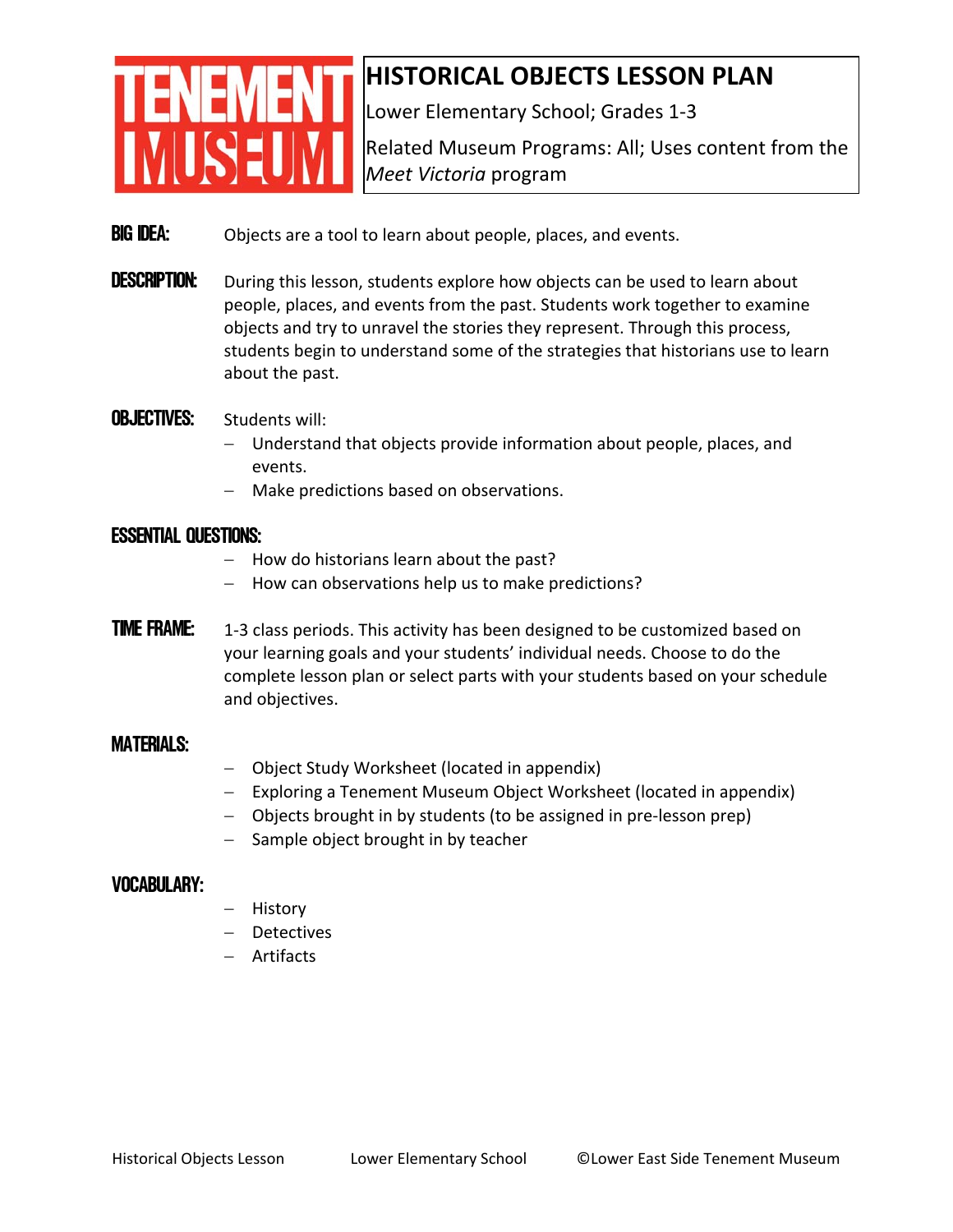#### Procedure:

Pre‐Lesson Prep (to be completed before the day of the lesson)

- − Assign students to bring in an object that is special or important to them.
- − Instruct students to check with their parent or guardian before bringing the item to school.

#### Part 1: Introduction

- − Tell students to discreetly place their objects in a box (or space) by the teacher's desk at the beginning of the day.
- − Explain that in today's lesson, the students will act as history detectives.
- − Ask students what they know about detectives. Collect responses and reinforce that detectives look carefully for clues to help solve mysteries.
- − Introduce your object as a "mystery" object and explain that you need the students' help to figure out who it belongs to and how that person uses it.
- − Pass the object to each student. We recommend a circle sitting formation if possible.
- − When each student receives the object, s/he should make a comment about the object's physical appearance. Comments might include observations about the object's size, shape, color, texture, or design.
- − Facilitate a conversation about the object. Possible guiding questions are detailed below. This can also be done as a literacy extension and students can write down their responses.
	- o What is familiar about the object? What is unfamiliar or strange about this object?
	- o How do you think one could use this object?
	- o What kind of person might need to use this object in this way?
	- o Where might you find this object?
	- o When might the object be used—in the past or present?
- − Once students arrive at their own conclusion, reveal that the object belongs to you! Tell the story of the object by explaining what it is as well as how and why you use it.
- − Explain to students that the detective work they did is like the work of historians. Reinforce that historians examine objects or artifacts to learn about people, places, and events from the past.

#### Part 2: Activity

- − Explain that in today's lesson, the students will act as history detectives and will have the opportunity to solve the mysteries of objects—specifically the ones brought in by their classmates.
- − Caution students not to reveal the mystery surrounding who the objects belong to.
- − Distribute the objects. This activity can be done as individual, partner, or small group work. Depending on which format you feel will work best for your students distribute the objects to one, two, or a few students.
- − If Part 1 of the activity was conducted, review the procedure used by the class as they explored the mystery object.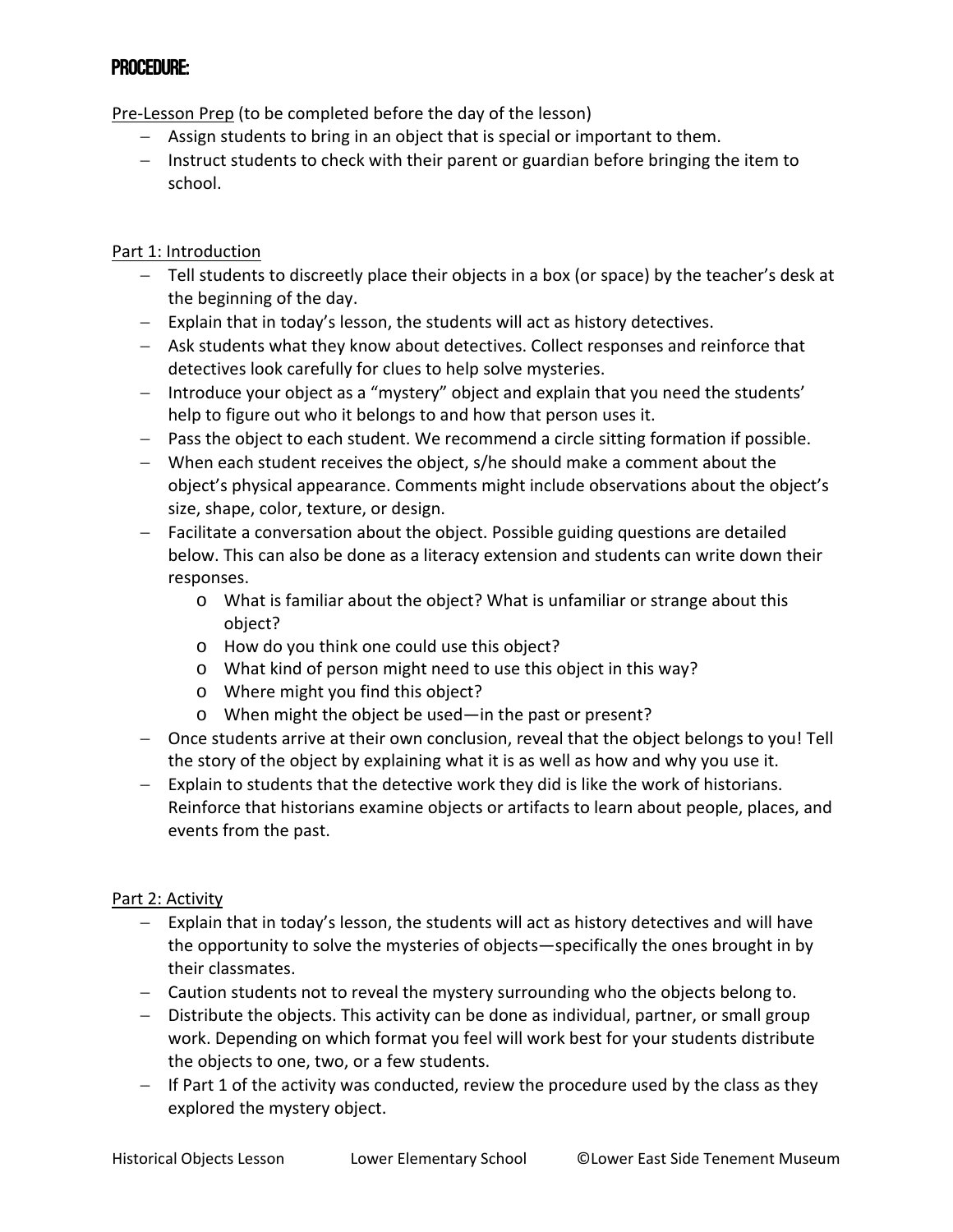- − Record the procedure on the board so that students can easily access it.
	- o Comment on how the object looks.
	- o Use those observations to discuss how, and why the object was used.
	- o Use these clues to guess who the object belongs to.
- − Distribute Object Study Worksheet (see: appendix) to guide the students' detective work.

#### Part 3: Wrap‐Up

- − Gather the students back together.
- − Have a few volunteers share their objects and work with the class.
- − Variation: This can also be done as a literacy extension. Have students write a paragraph telling the story of their object by explaining how and why they think the object was used and by whom.
- − Ask students to reveal which object belongs to them.
- − Have the students consider the extent that clues were able to guide their detective work. Explain that just like some students might not have been able to accurately solve the mystery, the process of asking questions, making observations, and then using both of these elements to make predictions is the work of historians. Have students consider what other strategies would have helped their detective work. This might include interviewing, researching, etc.

#### Assessment:

- − Review the Object Study Worksheet.
- − Listen in on students' conversations as they work to uncover the mysteries of their objects. Check to make sure they use observations/clues from the objects to support their thinking.
- − Look for evidence of those clues in students' explanations of who their objects belong to.

#### Extensions:

- − Just as the students shared objects that were important to them, all people have objects that carry significance. For many immigrants, objects take on special meaning and might be one of the few concrete ways they can remember their past. Have students imagine that they were preparing to move to another country and only had room to pack three objects. What would they be and why?
- − Have students explore an object from the Museum's collection using the Exploring a Tenement Museum Object Worksheet located in the appendix of this lesson. Homemade scooters, like the one pictured, were made from materials found around the area, such as roller skates and scraps of wood. This scooter is modeled on the scooters that former Lower East Side resident Sam Mann used to play with as a child. A single roller skate provides the wheels necessary for mobility.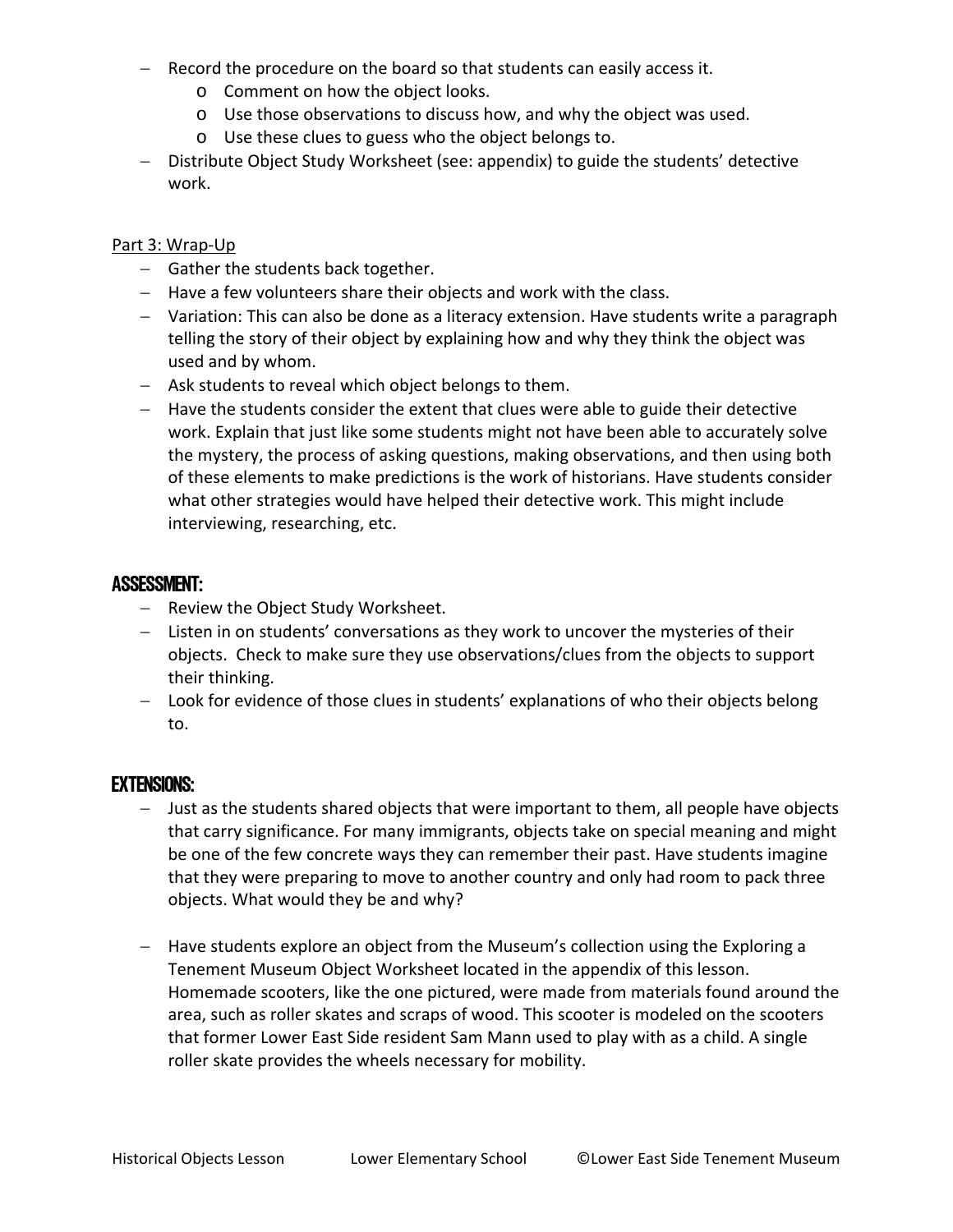## OBJECT STUDY WORKSHEET

Name:\_\_\_\_\_\_\_\_\_\_\_\_\_\_\_\_\_\_\_\_\_\_\_\_\_\_\_\_ Date:\_\_\_\_\_\_\_\_\_\_\_\_\_\_\_

Sketch your object here:

List three words that describe this object:

What is familiar about this object? What is unfamiliar or strange?

\_\_\_\_\_\_\_\_\_\_\_\_\_\_\_\_\_\_\_ \_\_\_\_\_\_\_\_\_\_\_\_\_\_\_\_\_ \_\_\_\_\_\_\_\_\_\_\_\_\_\_\_\_\_\_

How do you think you could use this object? What do you think it does?

\_\_\_\_\_\_\_\_\_\_\_\_\_\_\_\_\_\_\_\_\_\_\_\_\_\_\_\_\_\_\_\_\_\_\_\_\_\_\_\_\_\_\_\_\_\_\_\_\_\_\_\_\_\_\_\_\_\_\_\_\_\_\_\_\_\_\_

\_\_\_\_\_\_\_\_\_\_\_\_\_\_\_\_\_\_\_\_\_\_\_\_\_\_\_\_\_\_\_\_\_\_\_\_\_\_\_\_\_\_\_\_\_\_\_\_\_\_\_\_\_\_\_\_\_\_\_\_\_\_\_\_\_\_\_

\_\_\_\_\_\_\_\_\_\_\_\_\_\_\_\_\_\_\_\_\_\_\_\_\_\_\_\_\_\_\_\_\_\_\_\_\_\_\_\_\_\_\_\_\_\_\_\_\_\_\_\_\_\_\_\_\_\_\_\_\_\_\_\_\_\_\_

\_\_\_\_\_\_\_\_\_\_\_\_\_\_\_\_\_\_\_\_\_\_\_\_\_\_\_\_\_\_\_\_\_\_\_\_\_\_\_\_\_\_\_\_\_\_\_\_\_\_\_\_\_\_\_\_\_\_\_\_\_\_\_\_\_\_\_

\_\_\_\_\_\_\_\_\_\_\_\_\_\_\_\_\_\_\_\_\_\_\_\_\_\_\_\_\_\_\_\_\_\_\_\_\_\_\_\_\_\_\_\_\_\_\_\_\_\_\_\_\_\_\_\_\_\_\_\_\_\_\_\_\_\_\_

\_\_\_\_\_\_\_\_\_\_\_\_\_\_\_\_\_\_\_\_\_\_\_\_\_\_\_\_\_\_\_\_\_\_\_\_\_\_\_\_\_\_\_\_\_\_\_\_\_\_\_\_\_\_\_\_\_\_\_\_\_\_\_\_\_\_\_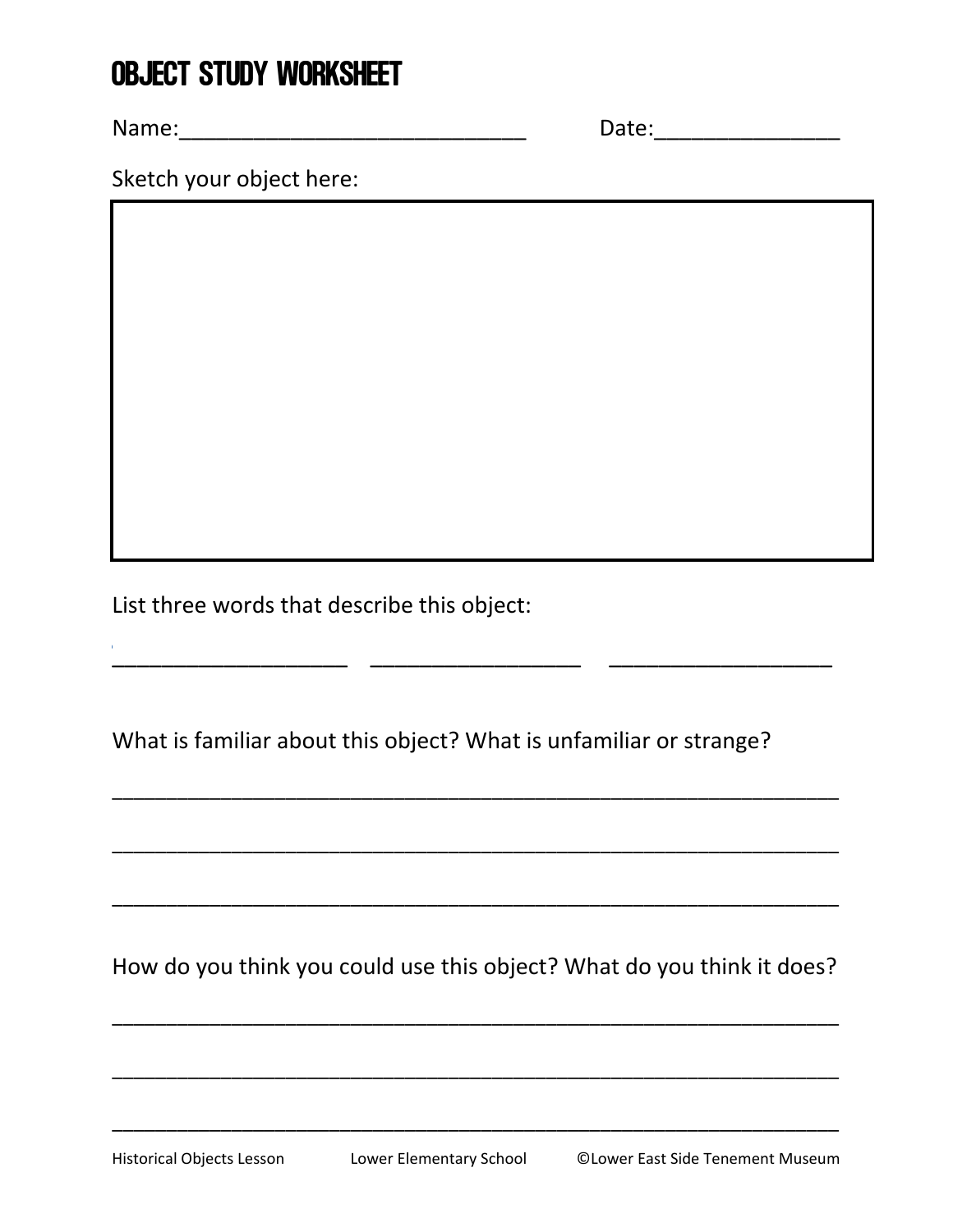## Exploring a Tenement Museum Object Worksheet

Name: \_\_\_\_\_\_\_\_\_\_\_\_\_\_\_\_\_\_\_\_\_\_\_\_\_\_ Date: \_\_\_\_\_\_\_\_\_\_\_\_\_\_\_\_\_



Sketch the object you see here: